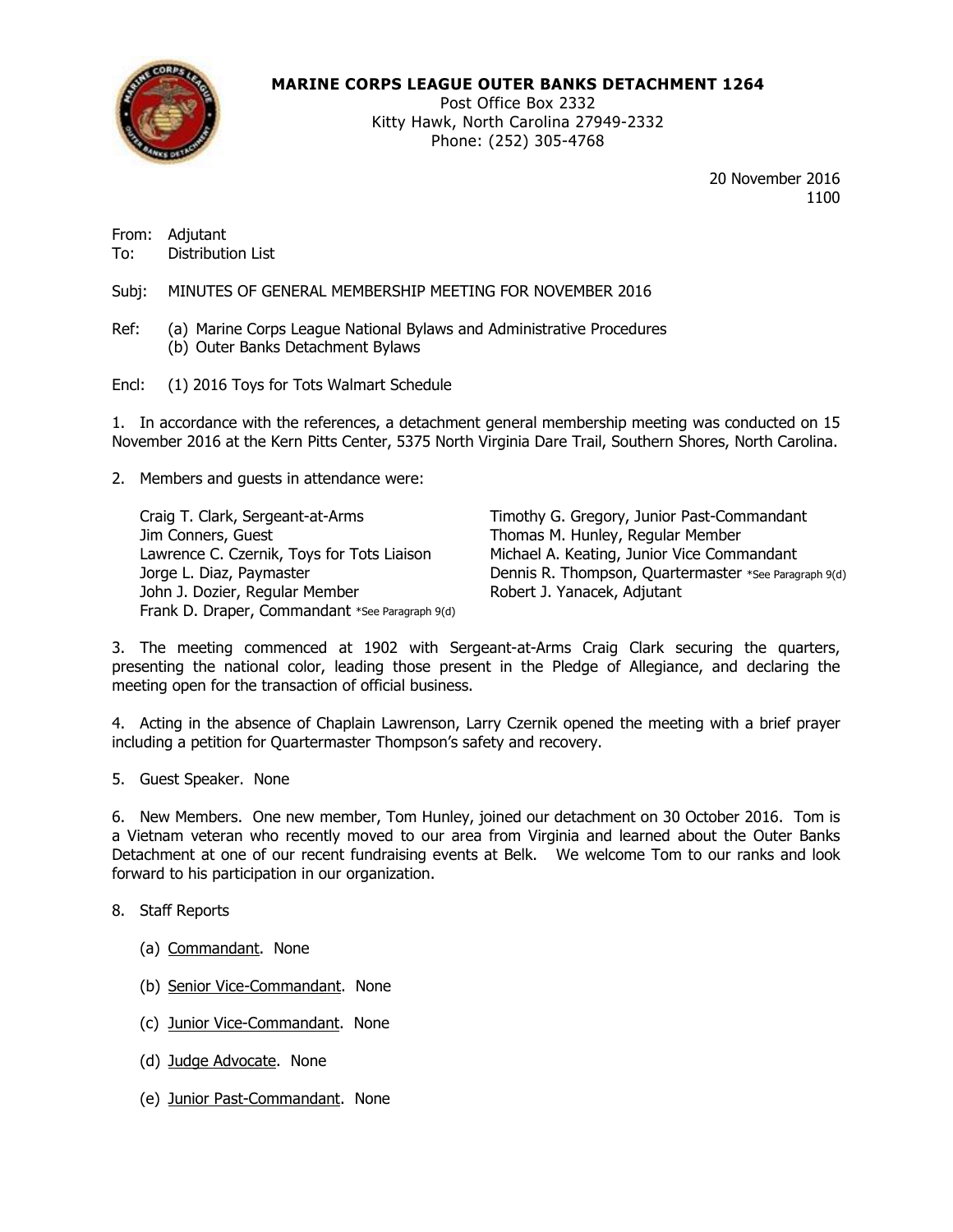- (f) Adjutant. None
- (g) Chaplain. None

(h) Paymaster. Jorge Diaz provided a detailed report of the income and expenditures since our last meeting as well as the detachment's current account balance. His report was examined and no discrepancies were noted. Jorge also noted that the detachment's annual audit will need to be completed sometime before the end of December. Jorge, Senior Vice-Commandant Hudson, and Judge Advocate Laney will be establishing a date to meet and complete the required audit.

- (i) Quartermaster. None
- (i) Sergeant-at-Arms. None

(k) Toys for Tots Liaison. Larry Czernik reported that the 2016 Toys for Tots program is well underway and that the response so far from the community has been an overwhelming success. This year's events began in September with the first annual Dare County Motorcycle Toy Run followed in mid-October with a Bowling for Tots event at the Outer Banks Bowling Center. In addition to these efforts, a "Guns, Hoses, and Band-Aids" competition is now underway between various local police, fire, and emergency medical service departments to see who can collect more toys for our Toys for Tots program. Future planed events include: a Dare County EMS "Stuff the Ambulance" toy collection event at the Kitty Hawk Walmart and the Kill Devil Hills Kmart on Friday, 25 November 2016 from 0530 to 1400; a toy shopping event at the Kitty Hawk Walmart by the Buxton baseball team on Saturday, 3 December 2016 from 0930 to 1030; a toy collection event at Outer Banks Chevrolet in Kitty Hawk being sponsored by radio station 95.3-FM on Monday, 12 December 2016, and; a Bowling for Tots event at the Outer Banks Bowling Center on Monday, 12 December 2016 from 1800 to 2200. For the latter event, those participating will be permitted to bowl at a reduced rate of \$2.25 per game with a toy donation valued at \$10 or more. In concluding his report, Larry asked for assistance in transporting the toys he has accumulated thus far to the distribution center in Manteo. Prospective-member Jim Conners indicated that he would be willing to assist with that task.

- 9. Old Business
	- (a) Awards Presentation. None

(b) Recruiting and Retention. Adjutant Yanacek reported that we currently have 36 members on the roles at this time, but that a number of members are currently delinquent in the payment of their membership dues. Paymaster Diaz commented that those needing to bring their dues up to date will be contacted individually to maintain their privacy and encourage them to remain active members of the detachment. In addition, Adjutant Yanacek reported that we are currently working two new membership candidates, Greg Sloan and Stephen Anderson, who expressed interest in joining our detachment at the Seafood Festival on 15 October 2016. Lastly, a prospective-member, Jim Conners, attended our meeting at the recommendation of Commandant Draper. Jim was introduced to those present and has indicated that he will be completing a membership application to join our ranks.

(c) Grants and Donations. Paymaster Diaz reported receiving and depositing a check from the Walmart Foundation in the amount of \$250 for Adjutant Yanacek's participation in the Walmart Voluntarism Always Pays program for the third quarter of 2016. Adding to that report, Adjutant Yanacek reported that he is currently documenting his hours of volunteer service and expects to submit for an additional \$250 grant from the Walmart Foundation for the fourth quarter sometime before mid-December.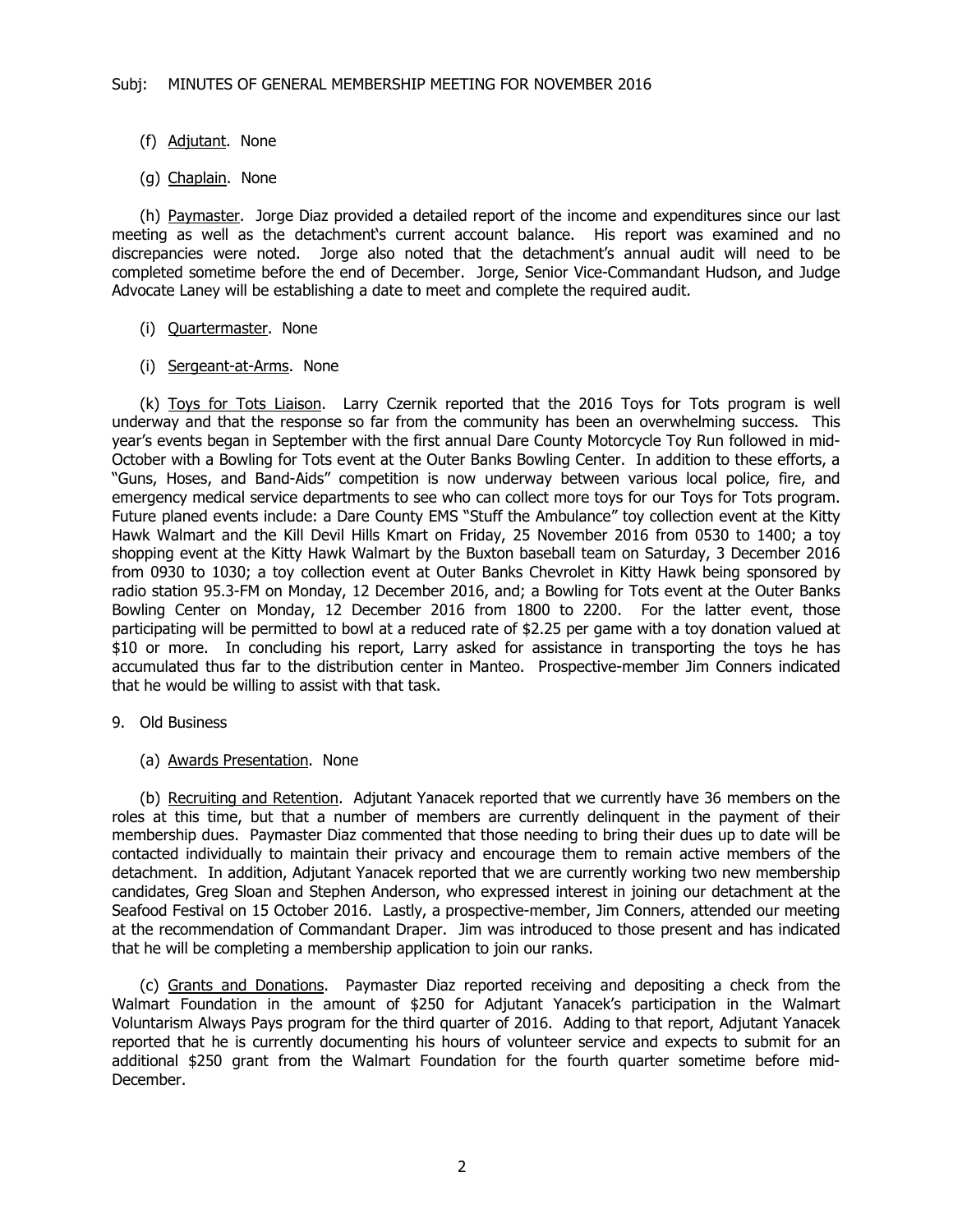### Subj: MINUTES OF GENERAL MEMBERSHIP MEETING FOR NOVEMBER 2016

(d) Sickbay. Just prior to the commencement of the meeting, Quartermaster Thompson fell in the parking lot and was taken to the Outer Banks Hospital Emergency Room via a Dare County Emergency Medical Service ambulance, accompanied by Commandant Draper. While at the meeting, Commandant Draper telephoned Adjutant Yanacek from the emergency room to report that Dennis was undergoing a radiological examination at this time, but that the preliminary diagnosis was that he suffered only a small abrasion to his head. Following the meeting, Adjutant Yanacek will be joining Commandant Draper at the emergency room and will notify those at the meeting as to Dennis' condition and status.

#### (e) Website and Marketing. None

(f) Social Activity. Adjutant Yanacek reported that on 1 November, five members and one guest attended the free breakfast social offered to veterans at the Jolly Roger restaurant in Kill Devil Hills. Robert added that everyone in attendance enjoyed both the food and company. Next month's breakfast social will be on 6 December 2016 at 0900. All hands are invited and encouraged to attend.

(g) Toys for Tots Solicitation Schedule. A Toys for Tots solicitation schedule at the Kitty Hawk Walmart has been established and e-mailed to the membership, asking for their support in this important program. Over the next five weeks, detachment members will be at Walmart a total of six times on Saturdays and Sunday for two-hour increments each day. All members are encouraged to consider assisting us in this worthwhile effort for at least one two-hour shift. An up-to-date copy of this schedule is provided at the enclosure.

(h) Spring Belk Charity Sale. Adjutant Yanacek reported that the Fall Belk Charity Sale was completed on Saturday, 5 November 2016, and that our efforts exceeded our budgeted projection by over \$100. The detachment raised a total of \$869 from this event, with an additional undetermined amount that will be received within the next few months from our fair-share of ticket sales on the day of the event. Since 2011, the detachment has raised over \$11,350 from this event.

10. New Business

#### (a) Marine in Need. None

(b) Local Organizations Requesting Assistance. Larry Czernik reported that he received a request via Chaplain Lawrenson from the Sergeant Earl Murray Heroes Foundation for assistance with their "Shopwith-a-Cop" Christmas program. In 2014 and 2015 the detachment donated \$250 and \$500 respectively and once again voted this evening to support this worthwhile local program in the amount of \$500. In addition to this program, Paymaster Diaz reported that the Beach Food Pantry was also in need of assistance during the holiday season. Jorge suggested that we could perhaps donate \$500 to the Beach Food Pantry, but that this request could be tabled for further discussion at our December meeting in light of our commandant's unanticipated absence.

(c) 2016 Donations Awarded. Donations per our approved annual budget and as authorized in paragraph 10(b) to the following organizations are as follows:

| U.S. Marines Youth Foundation Tree of Lights      | \$60  |
|---------------------------------------------------|-------|
| Sergeant Mac Foundation National Wreath Project   | \$100 |
| Blue Star Mothers of America – Outer Banks Branch | \$250 |
| Sergeant Earl Murray Heroes Foundation            | \$500 |

Following the meeting, Paymaster Diaz will prepare these four drafts in the amounts authorized above and mail them to these organizations in the addressed envelopes provided by Adjutant Yanacek.

11. Acting-Chaplain Czernik closed the meeting with a prayer.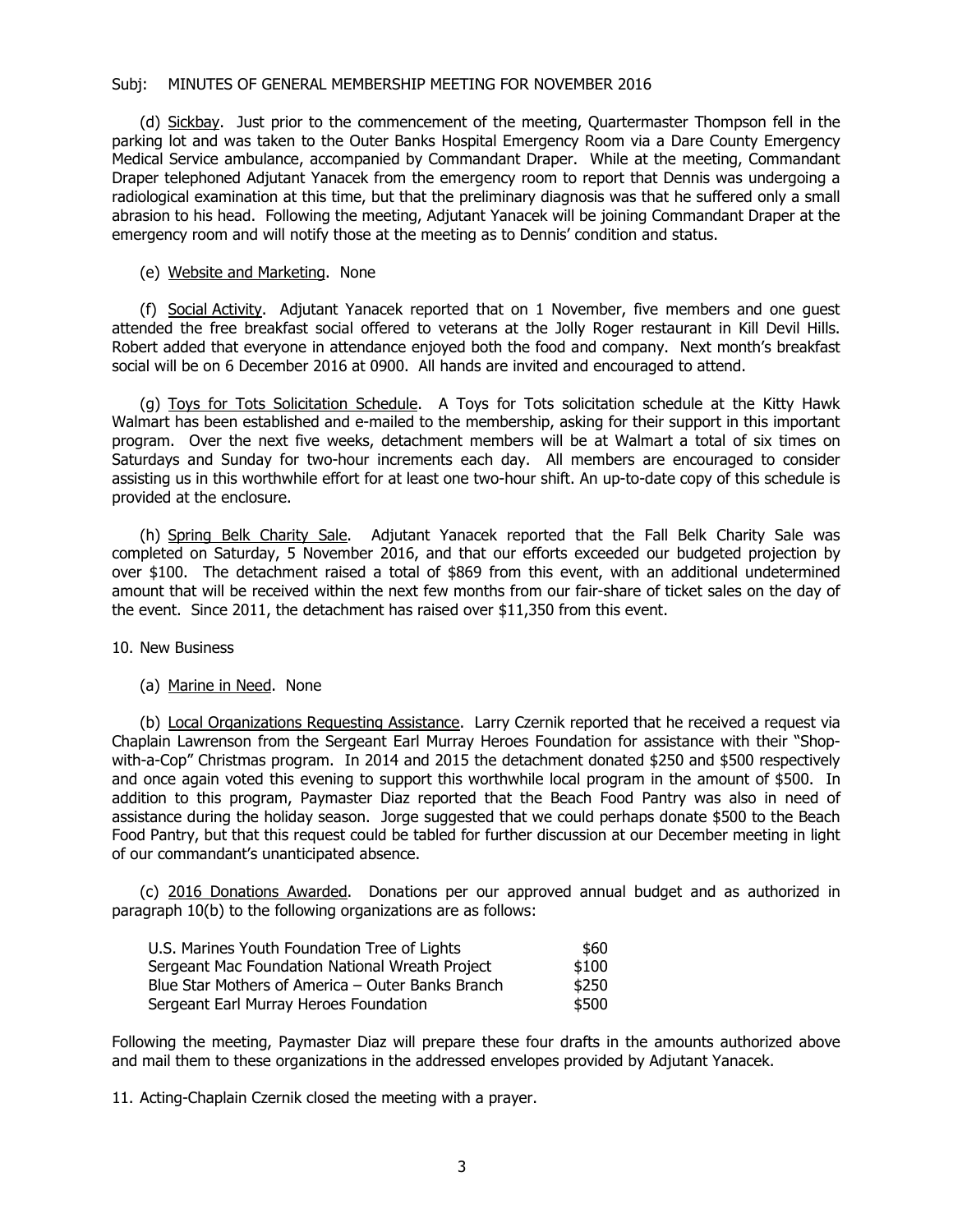12. The meeting concluded at 1955 with Sergeant-at-Arms Craig Clark retiring the national color and declaring the meeting closed until 13 December 2016, when we will reconvene for the transaction of official business.

Robert J. Yanacek

Robert J. Yanacek Adjutant